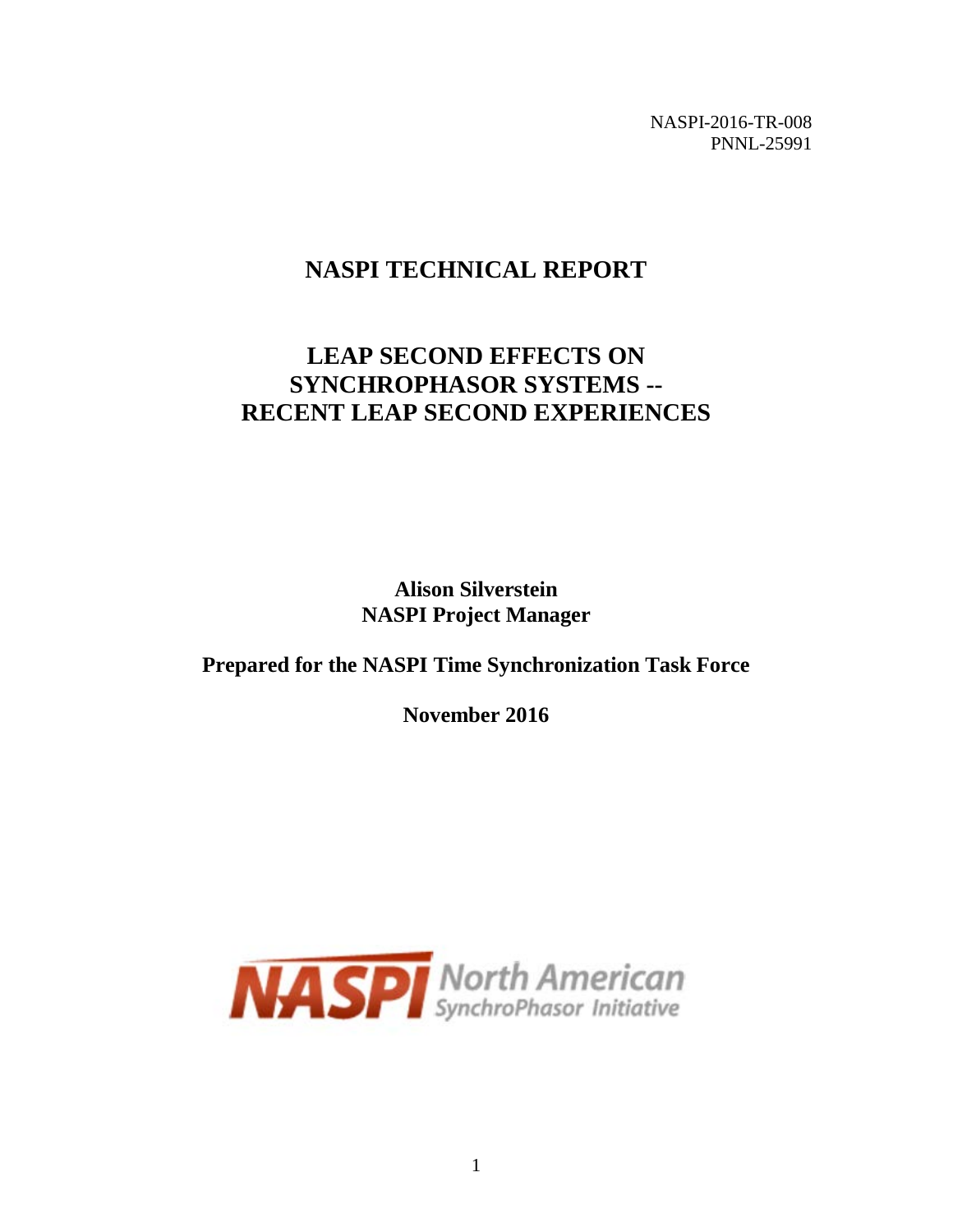#### **Disclaimer**

This report was prepared as an account of work sponsored by an agency of the United States Government. Neither the United States Government nor any agency thereof, nor any of their employees, makes any warranty, express or implied, or assumes any legal liability or responsibility for the accuracy, completeness, or usefulness of any information, apparatus, product, or process disclosed, or represents that its use would not infringe privately owned rights. Reference herein to any specific commercial product, process, or service by trade name, trademark, manufacturer, or otherwise does not necessarily constitute or imply its endorsement, recommendation, or favoring by the United States Government or any agency thereof. The views and opinions of authors expressed herein do not necessarily state or reflect those of the United States Government or any agency thereof.

### **Acknowledgments**

This report was written by Alison Silverstein, Project Manager for the North American Synchrophasor Initiative. This effort was supervised and managed by Jeffery Dagle, P.E., and Eric S. Andersen, PMP.

Funding was provided by the Office of Electricity Delivery and Energy Reliability, United States Department of Energy.

The report could not have been written without the efforts of all the individuals who took the time to observe, assess and report on the effects of the June 2015 leap second upon their synchrophasor systems and the elements of those systems, and the author thanks them for their thoughtful observations and descriptions of that leap second event.

Other significant contributors included:

- Jeff Dagle, Pacific Northwest National Laboratory
- Magnus Danielson, Net Insight
- Allen Goldstein, National Institute for Standards & Technology
- Xiaochuan Luo, ISO-New England
- Sarah Mahmood, U.S. Department of Homeland Security
- Robert Orndorff, Dominion Virginia Power
- Kyle Thomas, Dominion Virginia Power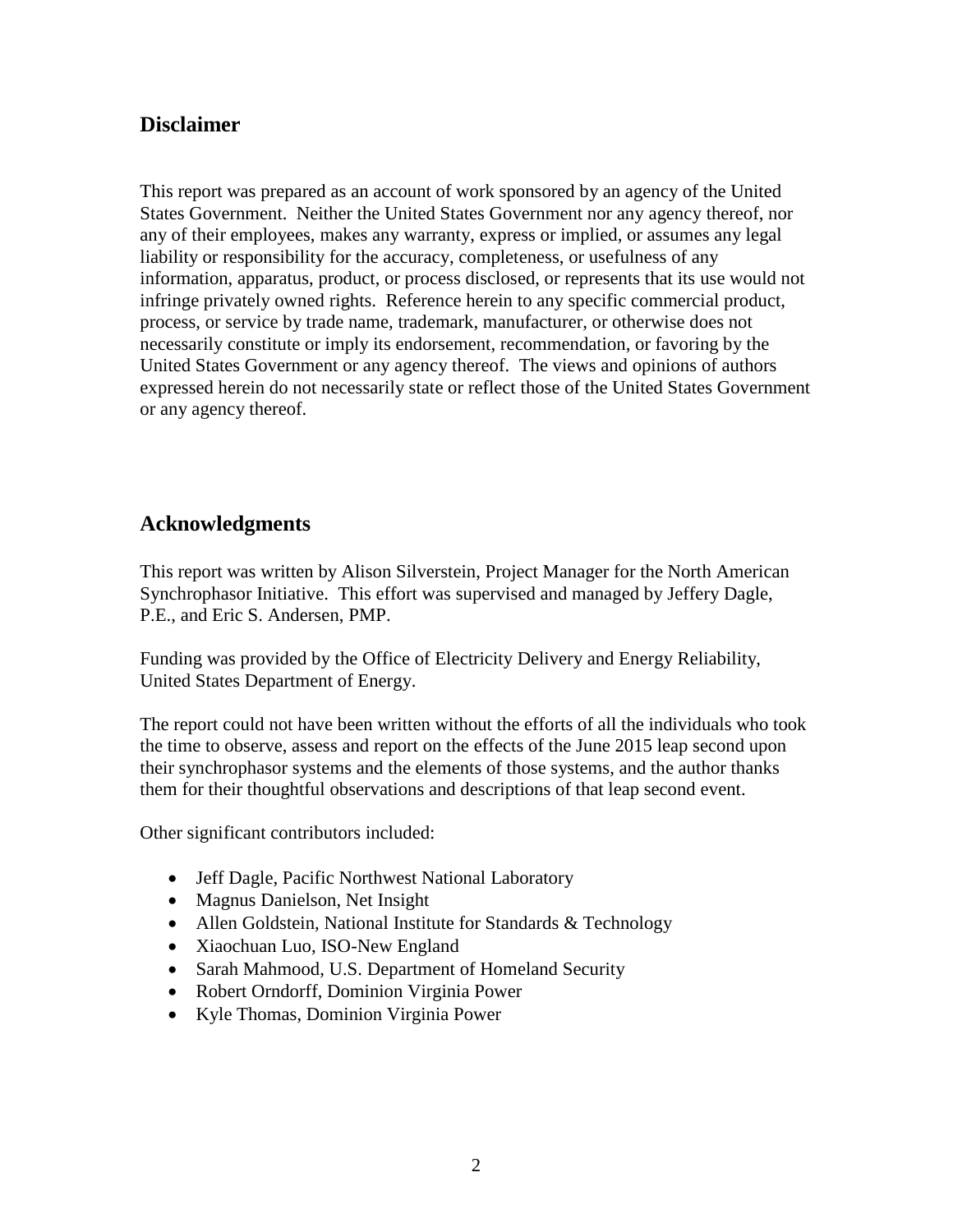## **TABLE OF CONTENTS**

| 3) Actual synchrophasor system experiences and impacts from leap |  |
|------------------------------------------------------------------|--|
|                                                                  |  |
|                                                                  |  |
|                                                                  |  |
|                                                                  |  |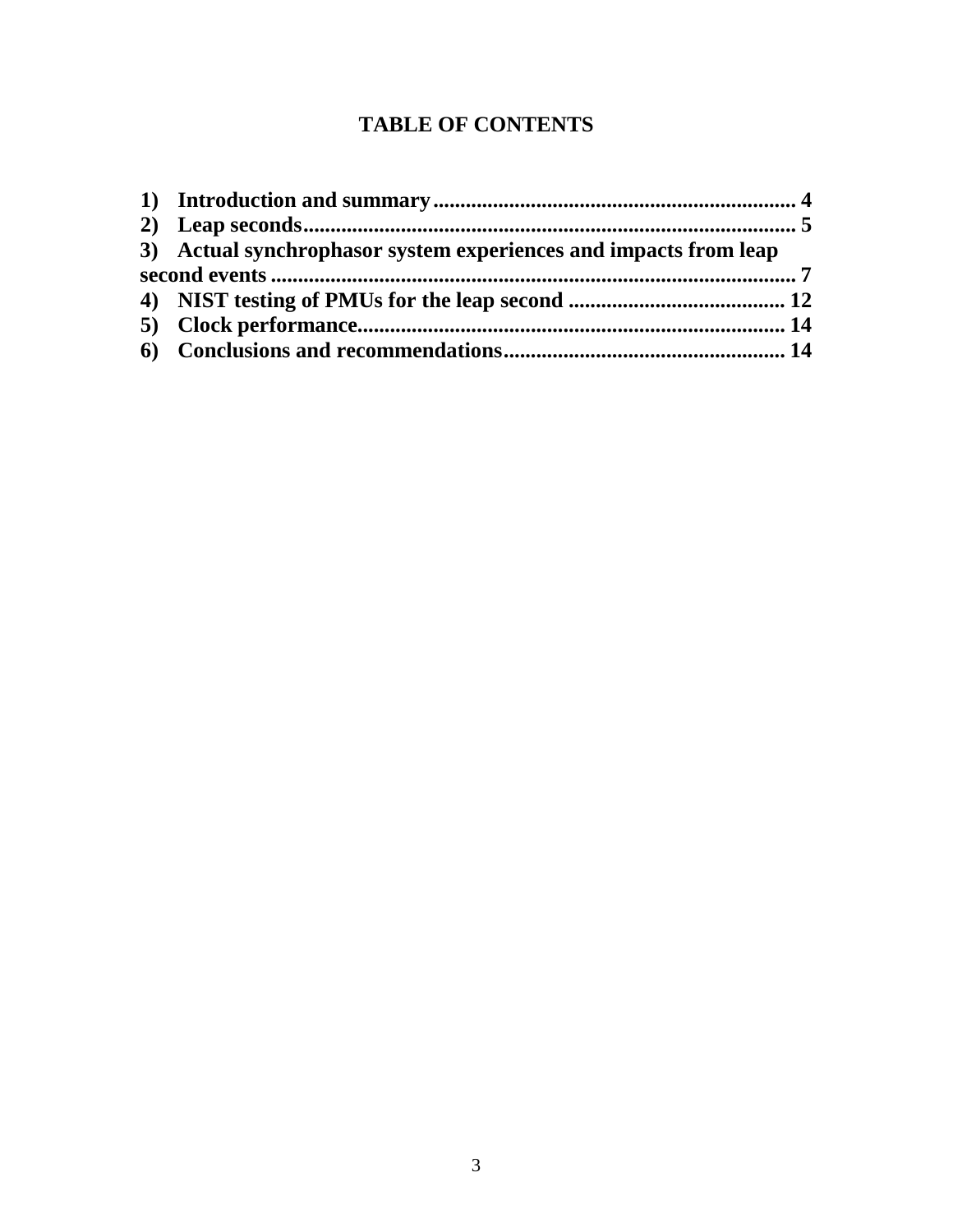## **1) Introduction and summary**

Recent timing events – principally the leap second shifts of 2012 and 2015 and the January 2016 GPS constellation error – have revealed many different impacts and means of failure for the timing devices that serve synchrophasor systems, and the interaction between the timing systems and the devices they connect to. This technical paper summarizes those impacts and failures without identifying either device vendors or models nor the affected companies.

The purpose of this paper is to document these problems to accelerate their resolution, and to warn synchrophasor system owners and other members of the electric industry that they cannot assume that timing delivery systems and synchrophasor equipment will operate smoothly through future leap second events. The next leap second is scheduled for December 31, 2016. Other leap second adjustments have not been announced yet, but a comparable timing event will occur on April [1](#page-3-0)6, 2019 with the GPS epoch roll-over.<sup>1</sup>

Because synchrophasor technology is so dependent on precise, accurate timing to synchronize data on grid events, the North American Synchrophasor Initiative issued an alert to the synchrophasor community warning them before the June 30, 2015 leap second event, and asked members to share their observations of any problematic or anomalous synchrophasor system behavior associated with the event. In parallel with this effort, staff at the National Institute for Standards & Technology conducted a monitoring and analysis effort of PMU and clock behavior during the leap second. This paper summarizes the reports collected from these experiences and study (although it does not identify most of the utilities or equipment vendors involved).

Incorrect GPS clock handling of leap seconds, phasor measurement unit (PMU) handling of leap seconds, and poor interoperability between clocks and PMUs have caused:

- Poor time-stamping of grid measurements
- Duplicative and/or missing grid measurements
- Erroneous interpretation of PMU data
- PMU or clock failures from seconds to hours in length
- Dropped PMU measurements at the PDC due to perceived latency of incoming data frames due to the mis-match between PMU and PDC time-stamps.

It is worth noting that the problems described below are not problems caused by misperformance of the GPS system per se; rather, they result from poor handling in and

<span id="page-3-0"></span> $\frac{1}{1}$  $1$  The GPS time reference was designed to count the number of weeks since GPS went into use in 1980, and the number of seconds in the week. The bit count was designed to be 10 bits long, so it ranges from 0 to 1023, and repeats every 1024 weeks. The GPS week counter reached its first maximum on August 21, 1999 and reset to zero; it will reach its second reset to zero on April 6, 2019. See, for instance, [http://www.npl.co.uk/reference/faqs/when-and-what-is-the-gps-week](http://www.npl.co.uk/reference/faqs/when-and-what-is-the-gps-week-rollover-problem-(faq-time))[rollover-problem-\(faq-time\)](http://www.npl.co.uk/reference/faqs/when-and-what-is-the-gps-week-rollover-problem-(faq-time)) and [http://www.usno.navy.mil/USNO/time/gps/gps-week-number](http://www.usno.navy.mil/USNO/time/gps/gps-week-number-rollover)[rollover](http://www.usno.navy.mil/USNO/time/gps/gps-week-number-rollover) . This roll-over event is expected to confuse some GPS-based equipment or software.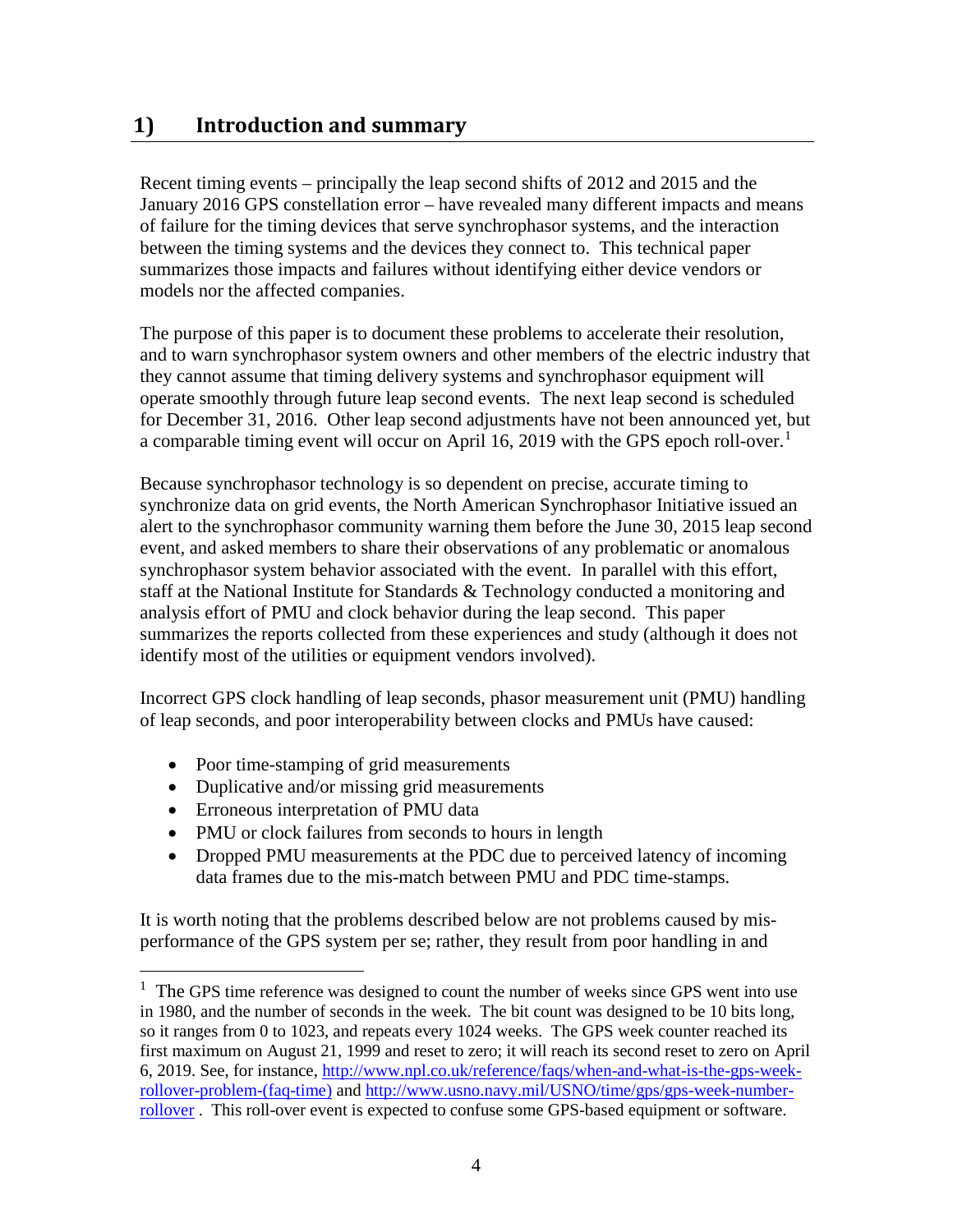along the chain of software and hardware devices from the GPS receivers, the GPS clocks, PMUs, phasor data concentrators (PDCs), and network communications that process and handle the GPS time signal. The processing problems described below are sufficiently diverse that they reflect a variety of causes for failure, and therefore cannot be resolved through a few simple measures.<sup>[2](#page-4-0)</sup> It is generally regarded as the responsibility of the vendors of the GPS timing equipment or software, rather than the GPS system, to account for and manage transitions such as leap seconds or epoch roll-overs.<sup>[3](#page-4-1)</sup>

If PMU data were being used for mission-critical operations, such failures could cause problems as simple as lessened system visibility and situational awareness, or as significant as undesirable actions such as triggering system protection schemes or wide area control schemes that could complicate or compromise grid reliability.<sup>[4](#page-4-2)</sup>

At the end of this paper, we offer some recommendations for users to address the leap second problem, and for institutional action to resolve some of the causes of the leap second problem and its adverse impacts upon users. It is also worthwhile for users to review the Department of Homeland Security's recommended best practices for handling the 2016 leap second.<sup>[5](#page-4-3)</sup>

### **2) Leap seconds**

Terrestrial time is based upon the earth's rotation, which changes in very small ways over time.<sup>[6](#page-4-4)</sup> The leap second is a one-second adjustment to UTC time to assure that precise scientific time remains in sync with observed astrological time.<sup>[7](#page-4-5)</sup> The number of leap

<http://www.stjarnhimlen.se/comp/time.html> ).

<span id="page-4-0"></span> $\frac{1}{2}$  $\frac{1}{2}$  In principle, we could avoid GPS leap second processing failures by eliminating leap second adjustments (which has been proposed). However, such a solution lies beyond the scope and time horizon of this paper.

<span id="page-4-1"></span><sup>&</sup>lt;sup>3</sup> See, for instance, [http://www.usno.navy.mil/USNO/time/gps/gps-week-number-rollover.](http://www.usno.navy.mil/USNO/time/gps/gps-week-number-rollover)

<span id="page-4-2"></span><sup>&</sup>lt;sup>4</sup> For examples of how failure to manage timing signals correctly affected the

telecommunications and broadcast industries, which do use timing in mission-critical ways, see, "GPS Incident on Broadcast Networks, revision A6," by Magnus Danielson, Net Insight, April 20, 2016, prepared for the U.S. Civil GPS Service Interface Committee, at [http://www.rubidium.se/~magnus/papers/GPSincidentA6.pdf](http://www.rubidium.se/%7Emagnus/papers/GPSincidentA6.pdf) .

<span id="page-4-3"></span><sup>5</sup> [https://ics-cert.us-cert.gov/Best-Practices-Leap-Second-Event-Occurring-31-December-2016.](https://ics-cert.us-cert.gov/Best-Practices-Leap-Second-Event-Occurring-31-December-2016)

<span id="page-4-4"></span> $6$  Terrestrial time relative to the stars is measured as UT0. UT1 is corrected to time UT0 to account for the impacts of polar motion due to irregularities in the Earth's rotation. (See, for instance,<http://tycho.usno.navy.mil/systime.html> or

UT1 is what we refer to as UTC (Coordinated Universal time) or Greenwich Mean Time. UTC lags behind the TAI (Temps Atomique Internationale), which counts Standard International seconds [\(http://www.npl.co.uk/reference/measurement-units/si-base-units/the-second](http://www.npl.co.uk/reference/measurement-units/si-base-units/the-second) ); TAI is ahead of GPS by 19 seconds. [\(http://www.leapsecond.com/java/gpsclock.htm](http://www.leapsecond.com/java/gpsclock.htm) )

<span id="page-4-5"></span> $7$  The purpose of the leap second adjustment is to keep the UTC to UT0 difference within  $+/$ -0.9 seconds. (See ITU-R Rec. TF.460-6 Standard-frequency and time-signal emissions, [https://www.itu.int/dms\\_pubrec/itu-r/rec/tf/R-REC-TF.460-6-200202-I!!PDF-E.pdf](https://www.itu.int/dms_pubrec/itu-r/rec/tf/R-REC-TF.460-6-200202-I!!PDF-E.pdf) )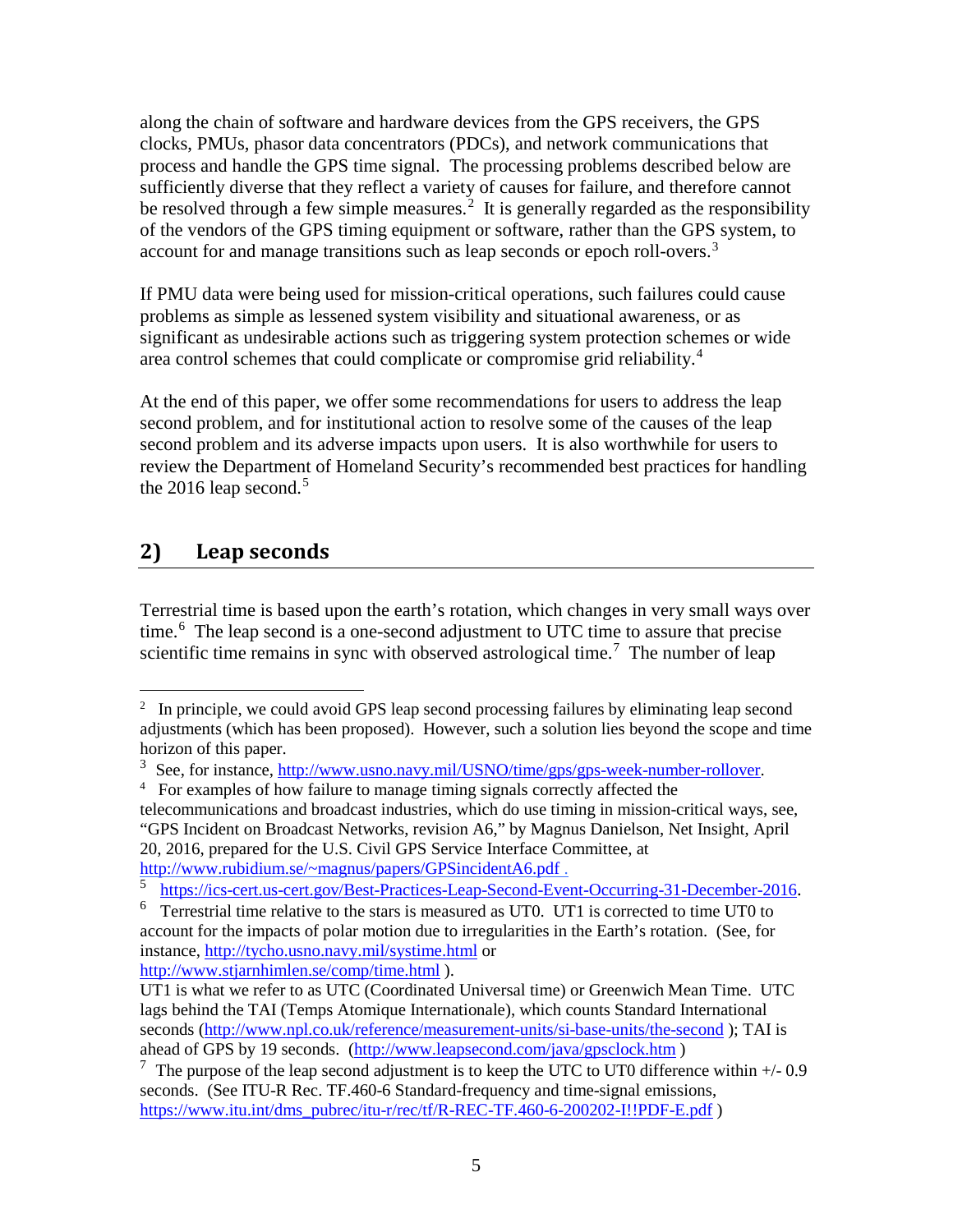seconds inserted and the timing of that insertion is determined by the International Earth Rotation and Reference Service.<sup>[8](#page-5-0)</sup>

The sequence of the dates and times for the December 31, 2016 leap second event will be:

2016 December 31, 23h 59m 59s UTC 2016 December 31, 23h 59m 60s UTC (this is the extra leap second) 2017 January 1, 0h 0m 0s UTC  $9$ 

Leap second insertions require GPS navigation messages to be updated to include the date and time of the leap second insertion. Leap second events are announced about six months before the event occurs,<sup>[10](#page-5-2)</sup> and shortly thereafter uploaded to the GPS system and other constellation systems, giving vendors and users enough time to prepare for the event.<sup>[11](#page-5-3)</sup> Critically, the way a leap second is handled depends on how the handling method is implemented in the hardware and software of GPS receivers and GPS clocks, and users' applications and software, not by the GPS system.[12](#page-5-4) [13](#page-5-5)

Although GPS receivers should be built in accordance with GPS interface specifications IS-GPS-200H,<sup>[14](#page-5-6)</sup> receivers and clocks may not all handle the leap second in the same way.<sup>15</sup> The United States Department of Homeland Security and others observe that

 <sup>8</sup> <sup>8</sup> See IERS Bulletin C, July 6, 2016, at<https://hpiers.obspm.fr/iers/bul/bulc/bulletinc.dat>.

<span id="page-5-1"></span><span id="page-5-0"></span><sup>&</sup>lt;sup>9</sup> National Cybersecurity & Communications Coordination Center, "Best Practices for Leap Second Event Occurring on 30 June 2015," May 26, 2015, at

[http://www.navcen.uscg.gov/pdf/cgsic/Leap\\_Second\\_Best\\_Practices\\_20150526\\_Intrl\\_Version.pd](http://www.navcen.uscg.gov/pdf/cgsic/Leap_Second_Best_Practices_20150526_Intrl_Version.pdf)  $f_{\rm \star}$  $f_{\rm \star}$ 

<span id="page-5-2"></span> $10$  See IERS Bulletin C, July 6, 2016, op.cit.

<span id="page-5-3"></span> $11$  GPS clock and users' software vary by versions including device models and firmware updates; not all software is updated or patched to handle leap second events correctly, and not all users deploy all firmware updates and patches as necessary.

<span id="page-5-4"></span><sup>&</sup>lt;sup>12</sup> Burnicki, Martin, "Technical Aspects of Leap Second Propagation and Evaluation," Pre-print AAS 13-504.<br><sup>13</sup> At present, there are three options for how to process the leap second: (1) The system clock

<span id="page-5-5"></span>can be stepped back by one second at the end of the leap second, which introduces a discontinuity and may repeat a time-stamp; (2) The system clock can be held for one second during the leap second, which produces two identical time-stamps; or (3) The system clock can be slewed or increased to compensate for the leap second, which means that while there are no duplicate timestamps there is a period during which some of the time-stamps are wrong. Meinberg notes that Linux- and Unix-based operating systems handle the leap second correctly but Windows system clocks have not (to date). See, "Leap Seconds and how they are handled by Meinberg Devices and NTP," at<https://www.meinbergglobal.com/english/info/leap-second.htm#overview> .

<span id="page-5-6"></span><sup>&</sup>lt;sup>14</sup> GPS Interface Control Documents,  $\frac{http://www.gps.gov/technical/icwg/}{http://www.gps.gov/technical/icwg/}$ . The GPS specifications detail the 59 seconds to 61 seconds of UTC as leap seconds occur, many implementations lack this capability and attempt to circumvent the use of the last second designation as 23:59:60. There are reports that the upcoming 2016 leap second is already causing problems – see, for instance, "Leap Second coming December 2016, already causing problems,"

by FSMLabs, at<http://www.fsmlabs.com/news/2016/07/28/LeapSecond2016.html> .

<span id="page-5-7"></span><sup>&</sup>lt;sup>15</sup> DHS, "Best practices for leap second event occurring on 30 June 2015," op.cit.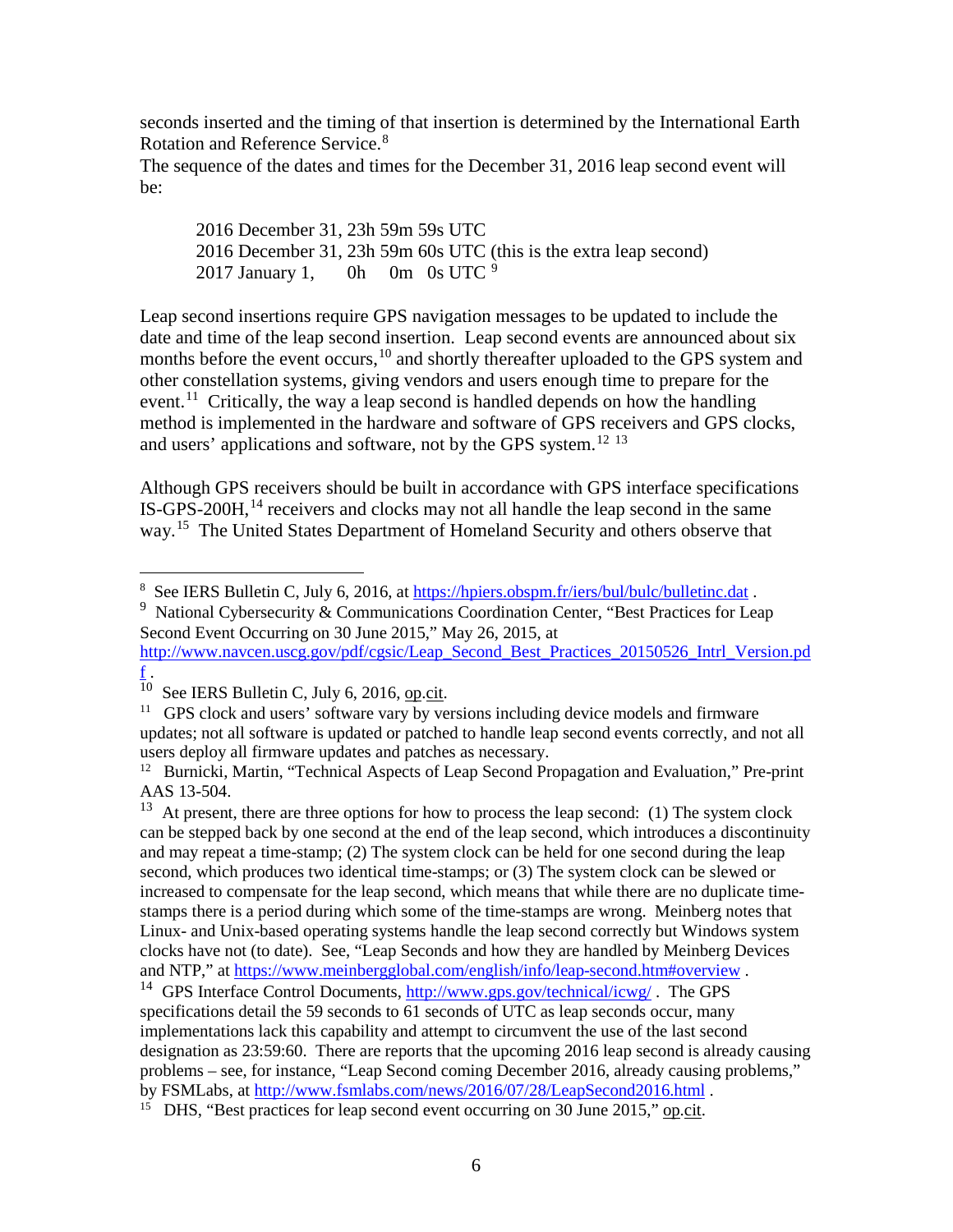some clocks "may use multiple 59s or 00s versus the 60s scheme above, or even just freeze the time for one second."[16](#page-6-0) Such handling may be sufficient for general, lowresolution timing and navigation uses where several seconds of time ambiguity don't cause problems, but it can be highly problematic for synchrophasor systems and other timing uses that require time resolution at 30 samples per second or faster.

## **3) Actual synchrophasor system experiences and impacts from leap second events**

Synchrophasor systems require a reliable, continuous time source for time-stamps to enable data synchronization for each time-instance. UTC is used directly or indirectly (with local time zone offsets, as will be seen below), for synchrophasor time-stamps. Many synchrophasor users access UTC via GPS receivers and GPS clocks.

#### PMU & GPS receiver/clock performance

Utilities using PMUs have experienced a variety of problems associated with leap second processing. These appear to be associated with GPS receiver/clock handling of the GPS time signal, problems in the IRIG-B time codes<sup>[17](#page-6-1)</sup> that transport time information between the GPS receiver/clock and other devices (including PMUs), and in the way that NTP handles IRIG-B inputs.<sup>[18](#page-6-2)</sup> There are also interoperability effects between various combinations of GPS receiver/clock and PMU, and inconsistencies in the ways that different models or firmware versions of receiver, clock, PMU and PDC handle the leap second that can compound the problem. A variety of these problems and impacts are described below.

**Utility A** has documented leap second problems associated with June 30, 2012, June 28, 2015 and June 30, 2015. These events have disturbed the reference time, causing erroneous time stamps, erratic system values and delivering misleading information to grid operators.[19](#page-6-3) The company has seen:

• Random changes in the trend of angular difference in some PMUs after 23h 29m on June 28, 2015 (i.e., these PMUs added the leap second two days in advance)

<span id="page-6-0"></span> <sup>16</sup> Ibid, p.2.

<span id="page-6-2"></span><span id="page-6-1"></span><sup>&</sup>lt;sup>17</sup> IRIG-B time codes are specified in Standards IEEE 1344 and IEEE C37.118.<br><sup>18</sup> "Leap Seconds and how they are handled by Meinberg Devices and NTP," <u>op. cit</u>.

<span id="page-6-3"></span><sup>&</sup>lt;sup>19</sup> P.K. Agarwal, Harish Kumar Rathour et al., Power System Operation Corporation Ltd., presentation at NASPI International Synchrophasor Symposium, March 23, 2016.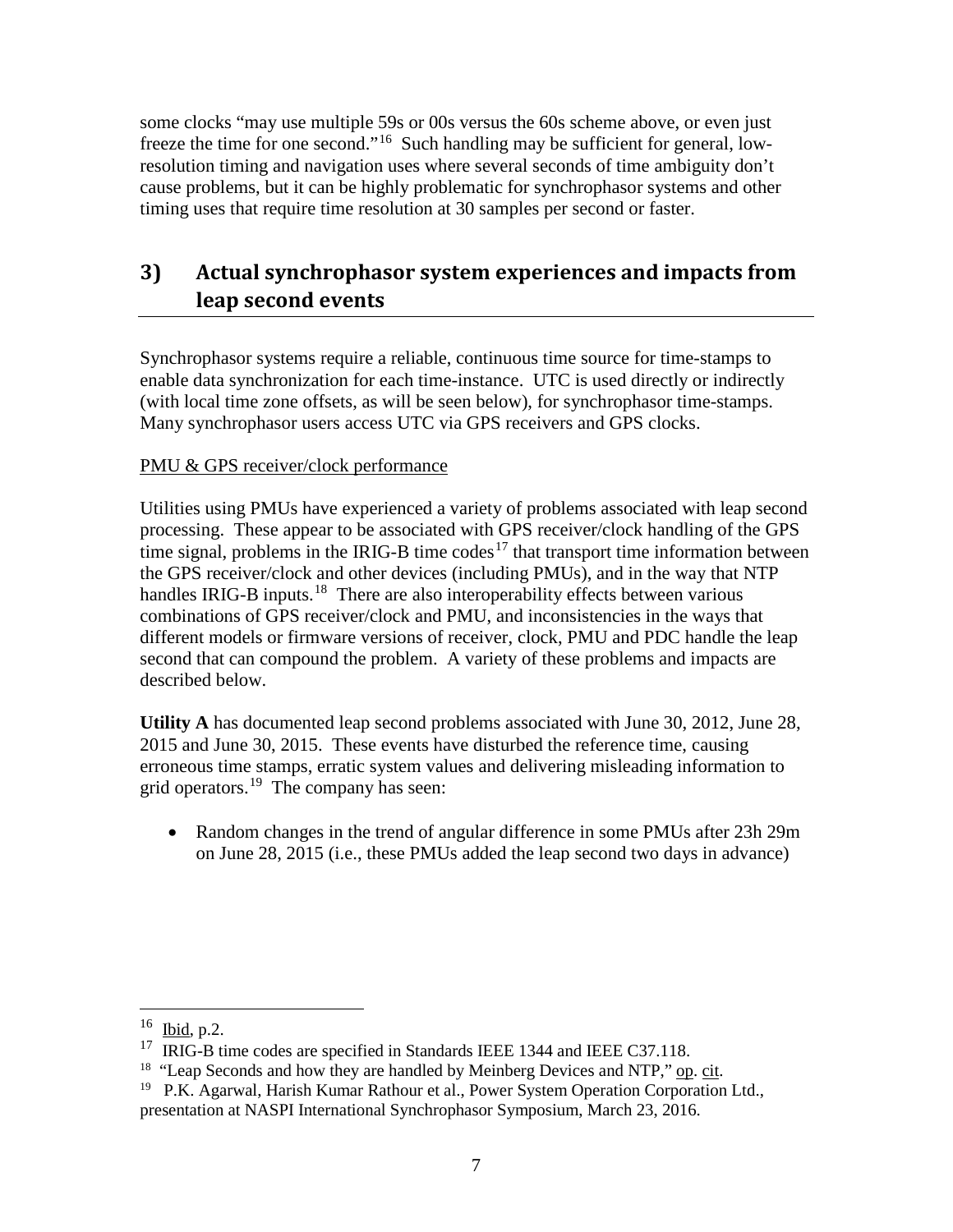



**Utility A – Different PMUs behaving badly**



- Around midnight on June 30, 2015, a drift of 1 second in some PMUs relative to others. Specifically, within their PMU fleet they saw four types of responses to the leap second insertion (including one set of PMUs that added the leap second slightly off the top of the second):
	- o Added leap second at 05:29:59 (India Standard Time)
	- o Added leap second at 05:30:00 (IST)
	- o Added leap second at 05:30:03 (IST)
	- o No leap second was added.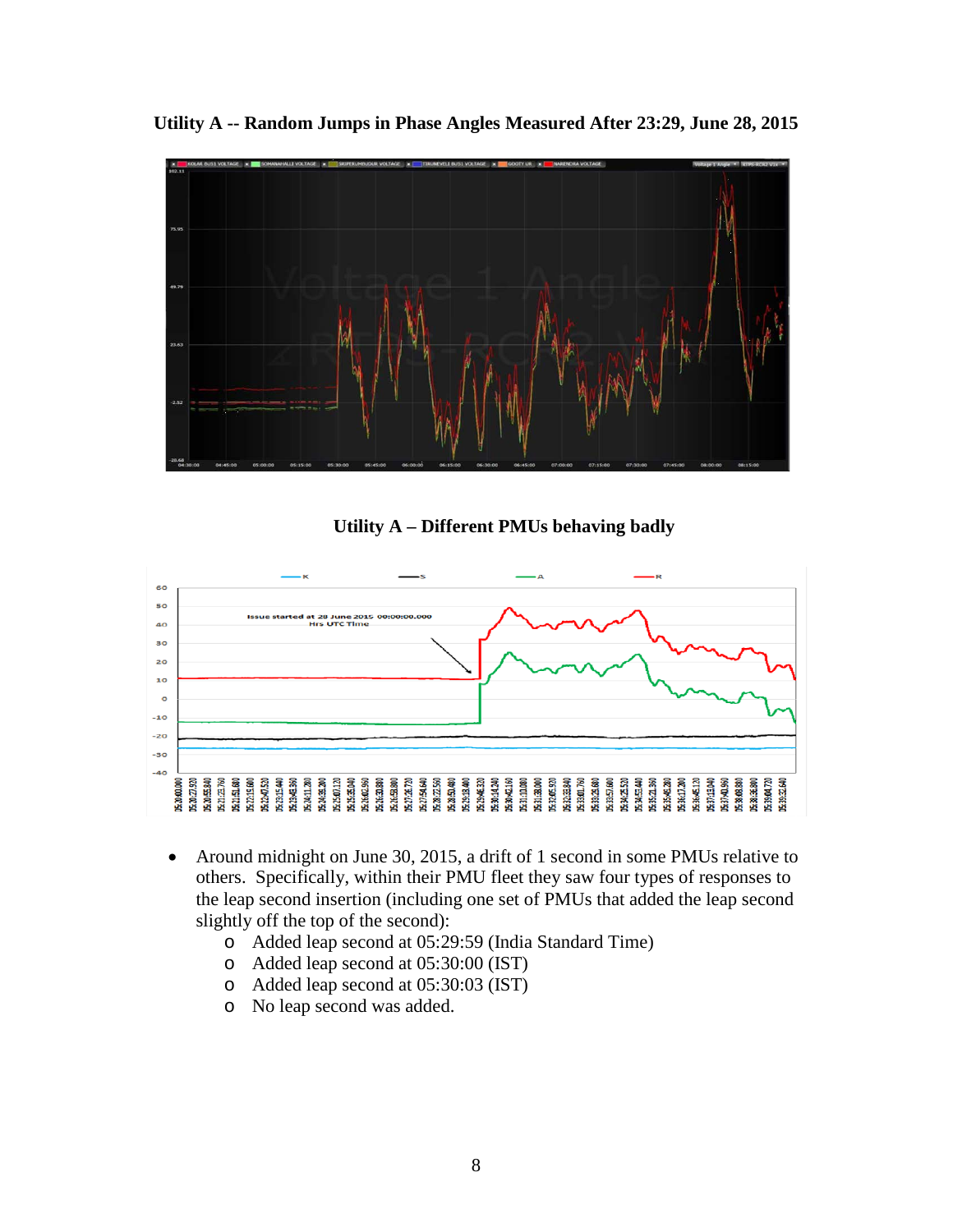

**Utility A – different GPS-PMU combinations handled the leap second differently**

**Utility B** had three different versions of firmware installed in its GPS clocks and PMUs, and each reacted differently to the [20](#page-8-0)15 leap second.<sup>20</sup> Overall, the utility and its clock vendor agreed that, "the slow exact ramp was coming from a slightly out-of-sync local clock versus the GPS time."

- For PMUs with version 1 firmware, the PMU data stopped at midnight UTC on June 30, 2015 and started again at July 1, 18:05 (hours:minutes). Voltage angles measured with these PMUs were suspect until July 3, 04:45.
- For PMUs with version 2 firmware, IRIG-B timing to the PMUs was lost for 2 seconds.
- For PMUs with version 3 firmware, the PMU data stopped at midnight UTC on June 30 and started again at  $14:09$  (hours: minutes) on July  $1.^{21}$  $1.^{21}$  $1.^{21}$

**Utility C**'s PMUs stayed in sync with the leap second, but the Phasor Data Concentrator clock didn't account for the leap second. Therefore, all of the PMU data was one second ahead of the PDC time (PMU data is time-stamped at the PMU, not upon arrival at the PDC), creating data mis-alignment problems at the PDC.<sup>[22](#page-8-2)</sup>

Several of **Utility D**'s PMUs reported timestamps one second in the future.<sup>[23](#page-8-3)</sup>

<span id="page-8-0"></span><sup>&</sup>lt;sup>20</sup> Information provided by Utility B staffer in email to author, August 10, 2015.<br><sup>21</sup> Ibid

<span id="page-8-2"></span><span id="page-8-1"></span> $rac{21}{22}$  Ibid.

Information provided by Utility C staffer in email to author, August 4, 2015.

<span id="page-8-3"></span><sup>&</sup>lt;sup>23</sup> Information provided by Utility D's reliability coordinator in email to author, July 10, 2015.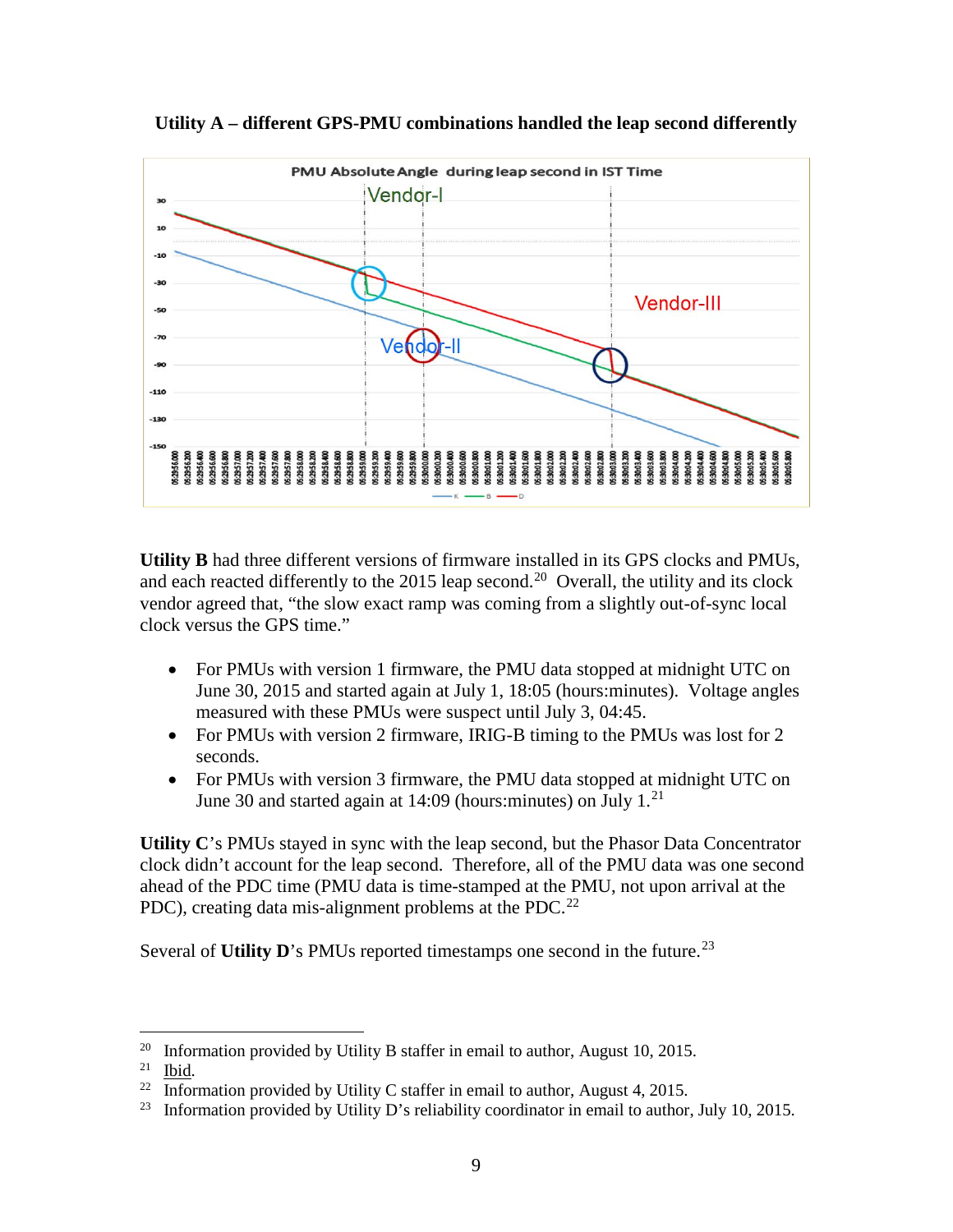**Utility E** had a number of PMUs connected to clocks that didn't have the most up-to-date firmware. <sup>24</sup> These clocks issued the leap second occurrence on June 27 rather than June 30. The PMUs with updated clocks did issue the leap second correctly on June 30. However, two versions of PDC software did not seem "capable of storing the extra second. So the leap second really gets lost and what we saw when July 1, 2015 came around was a sudden 8.5 degree angle shift (Figure E-1)." Another vendor's clocks all leapt one second late (second screenshot), while a number of PMUs connected to GPS clocks with old firmware "kind of flopped back and forth at random for a second before stabilizing, taking a second leap (first one being on June 27), then correcting itself 6 seconds later."



**Utility E – (1) sudden 8.5 degree phase angle shift**

**Utility E – (2) some clocks leapt one second late**



<span id="page-9-0"></span><sup>&</sup>lt;sup>24</sup> Information provided by Utility E staffer in email to author, July 15, 2015.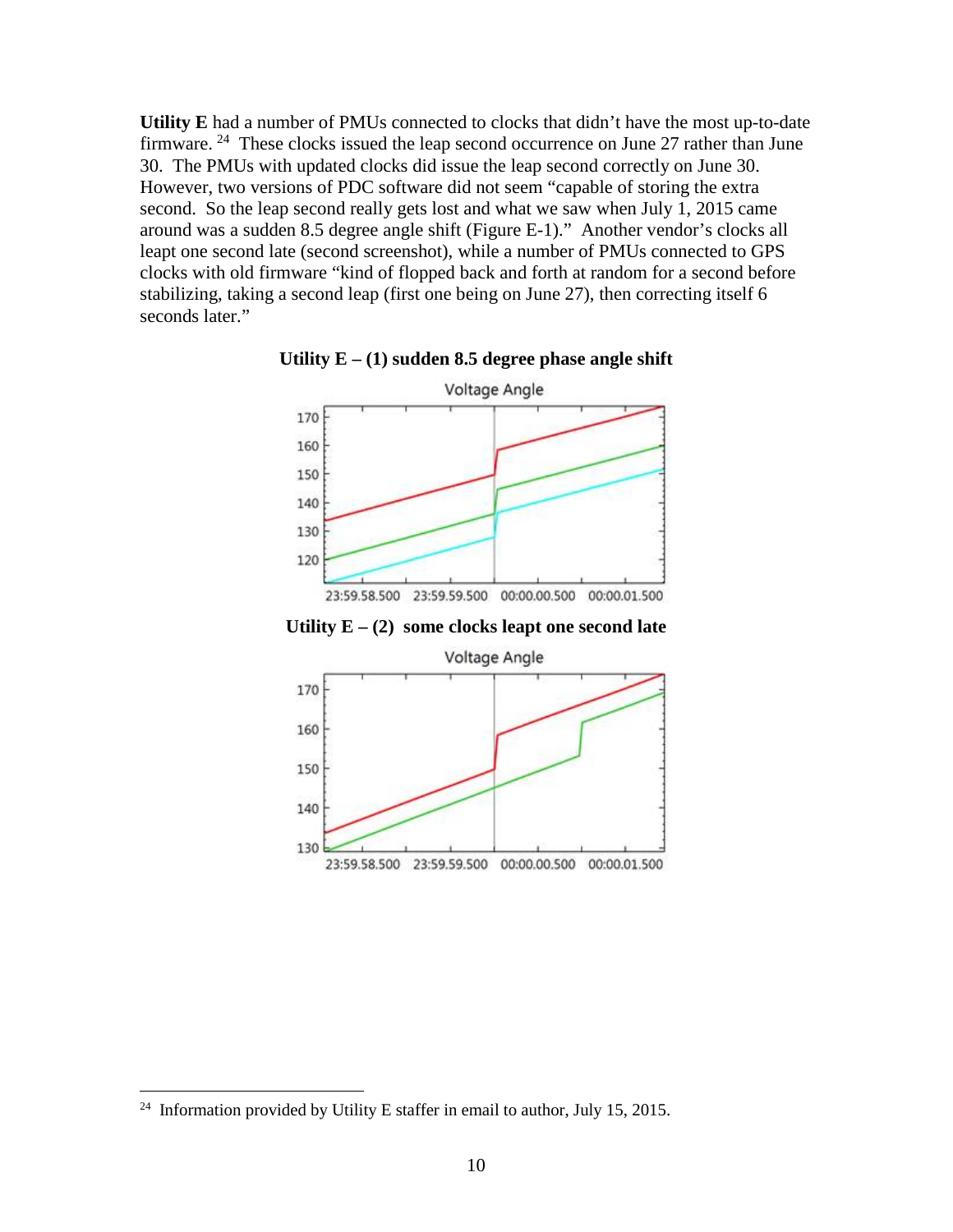#### **Utility E – (3) clock flopping for six seconds**



**Utility F** reported that, "We had one PMU on our system that looked like it was running roughly a second ahead of the rest of the system. Remote rebooting of the PMU appears to have addressed the immediate problem."[25](#page-10-0)

**Utility G** reported that, after taking account of the different PDCs and PMUs on its system from different manufacturers, and data streams received from multiple transmission operators, only two sets of data failed. Each failing set came from a different vendor's PMUs. The transmission owners were able to get the PMUs reconnected after manual intervention.<sup>[26](#page-10-1)</sup>

**Utility H** reported that its main PDC servers crashed due to a PMU buffer overflows causing maximum RAM usage. The root cause was that the utility's substation GPS satellite clocks failed to implement the leap second at the correct time, causing all PMU data to be one second late, or one second off from the main PDC servers in the office. This one second difference exceeded the PDC's wait time setting of one second, meaning the PDC flagged all incoming PMU data as bad, filling the PMU buffers in the PDC servers.

Once our PMU data become one second late, the PDC dropped all incoming data as bad because the data arrived too late. Around 8:30pm, I changed the wait time to two seconds on the PDC server. This allowed the PMU data to get to our downstream applications and visualizations. However, this was only a temporary fix, as the PMU data was still behind by one second. $27$ 

**Utility I** lost two PMUs with the leap second; those PMUs wouldn't restart because their time stamp was off, which affected the performance of their PDC. The PDC did not recognize the PMUs, getting the time stamp but not the phasor data. The utility had to manually switch off and restart the GPS clock and PMUs in the substations, wait, and

<span id="page-10-0"></span><sup>&</sup>lt;sup>25</sup> Email from Utility F staffer to the author, July 8, 2015.

<span id="page-10-1"></span><sup>&</sup>lt;sup>26</sup> Email from Utility G staffer to the author, July 8, 2015.

<span id="page-10-2"></span><sup>&</sup>lt;sup>27</sup> Email from Utility H staffer to the author, July 1, 2015.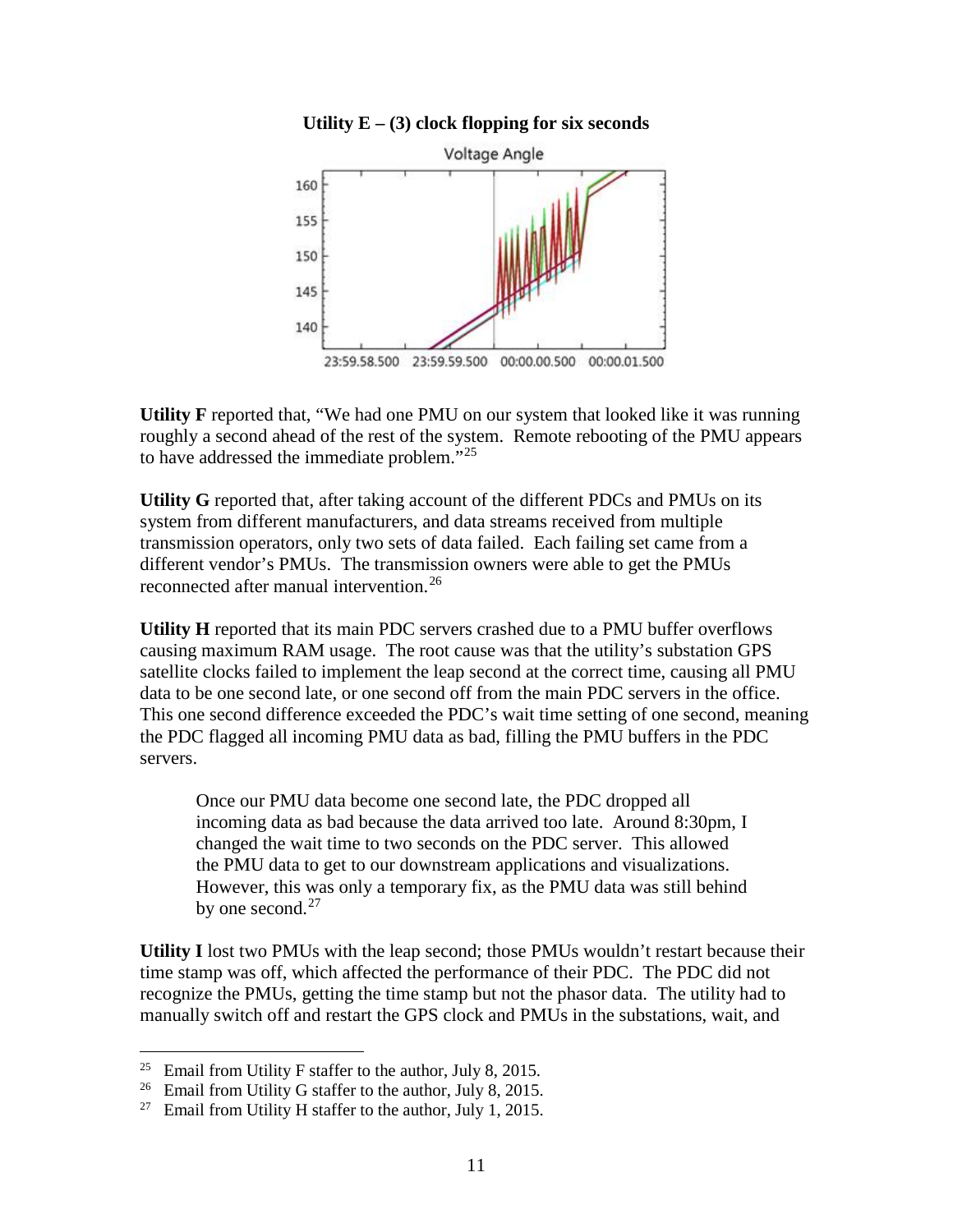then restart them; this process took four hours before the suite of clocks, PMUs and PDC were fully functional again. During this process, the utility stopped all synchrophasorrelated applications and archiving and proactively opened two interconnection lines to protect system security.<sup>[28](#page-11-0)</sup> Ultimately the utility determined that the problem cause lay with the time stamp given by the GPS satellite clocks.

A **reliability coordinator** reports that none of the streaming PMUs it was monitoring applied the leap second properly.<sup>29</sup> Different PMUs and time servers applied the leap second at a variety of different times. Most PMUs and PDCs took one sample to add the leap second, but others took an entire second, causing phase angles to bounce back and forth. Also, different PMU-to-clock pairs and different PDC-to-clock pairs responded differently to the leap second addition.

## **4) NIST testing of PMUs for the leap second**

NIST tested 8 PMUs and one GPS receiver through the leap second to see if they operated correctly and in conformance with IEEE C37.118.1-2011 (current synchrophasor standard) and IEEE-1344 (first synchrophasor standard).<sup>[30](#page-11-2)</sup> Four of the PMUs were fed by IRIG from a GPS receiver (offering potential interoperability problems) and four had internal receivers. All had issues processing the leap second effectively.

- The GPS receiver repeated the BCD second and SBS count at 23:59:59 and jumped directly to 00:00:00 rather than stepping through 23:59:60.
- Of the 8 PMUs, none handled the leap second correctly. The period of time when the SOC was not synchronized with UTC ranged from 0.150 to 47.0 seconds. The NIST team observes that of the four PMUs using IRIG, "only one of their behaviors could directly relate to the GPS receiver's incorrect behavior, the other 3 had issues not directly attributable to the problem in the IRIG."<sup>[31](#page-11-3)</sup>

<span id="page-11-0"></span> <sup>28</sup> Email from Utility I staffer to the author.

<span id="page-11-1"></span> $29$  Email from the RC to the author.

<span id="page-11-2"></span><sup>&</sup>lt;sup>30</sup> Allen Goldstein, Dhananjay Anand & Ya-Shian Li-Baboud, "NISTIR 8077, Investigation of PMU Response to Leap Second: 2015," August 2015.

<span id="page-11-3"></span><sup>&</sup>lt;sup>31</sup> Goldstein, Anand & Li-Babound, NIST, "2015 NIST Investigation of PMU Response to Leap Second," presentation at the NASPI International Synchrophasor Symposium, slide 3, March 23, 2016.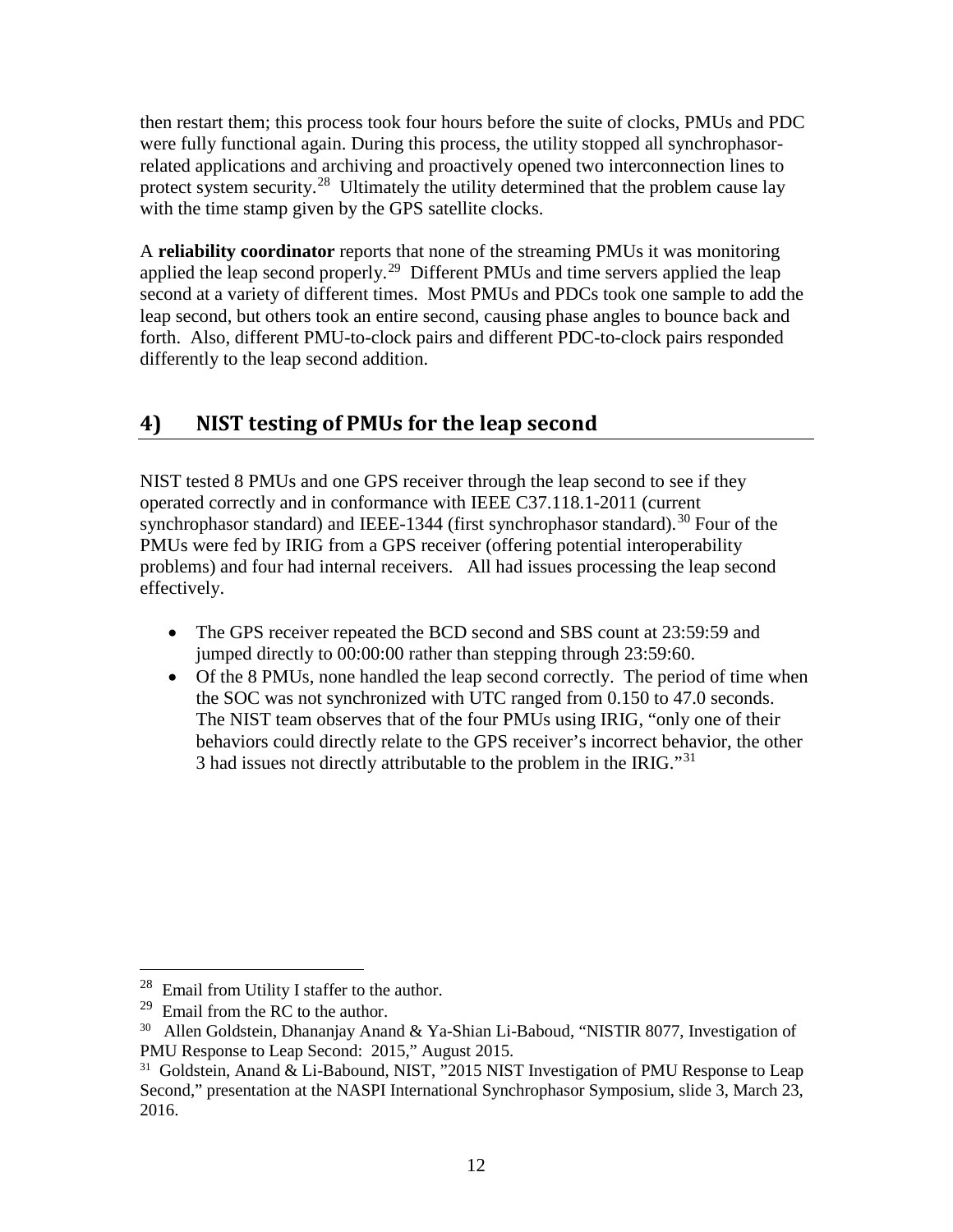| <b>PMU ID</b>                                            |            |          |                    |            |           |       |        |                        |
|----------------------------------------------------------|------------|----------|--------------------|------------|-----------|-------|--------|------------------------|
| Total period of time the SOC was not synchronized with I | $17,000$ s | 47 000 s | 4000s              | 0.150 s    | 1.933 s   | 4000s | 2000 s | $3.000$ s <sup>†</sup> |
| <b>UTC</b>                                               |            |          |                    |            |           |       |        |                        |
| Pending bit was set at all                               | no         | no       | <b>ves</b>         | <b>ves</b> | no        | no    | no     | <b>ves</b>             |
| Pending bit was set and cleared at the correct time      | no         | no       | no                 | no         | no        | no    | no     | no                     |
| Occurred bit was set at all                              | no         | no       | <b>ves</b>         | <b>ves</b> | <b>no</b> | no    | no     | <b>ves</b>             |
| Occurred bit was set and cleared at the correct time     | no         | no       | no                 | no         | no        | no    | no     | no                     |
| Number of seconds of TOD for which there were less the   |            |          | many <sup>††</sup> |            |           |       |        |                        |
| proper number of reports                                 |            |          |                    |            |           |       |        |                        |
| Number of seconds of TOD for which there was more than   |            |          |                    |            |           |       |        |                        |
| the proper number of reports                             |            |          |                    |            |           |       |        |                        |

#### **NIST PMU Response to the 2015 Leap Second[32](#page-12-0)**

+ PMU ID 8 was not synchronized with UTC for 1 second beginning 59 seconds before leap second and for 2 seconds immediately following leap second

++ PMU ID 3 Beginning at the leap second and continuing at the time of writing, PMU ID 3 has sporadic periods where there are only 46 reports during a second. 14 reports are missing during these seconds.

These differing responses caused several problems – missing data frames (as though the time never happened) or duplicated reports (data was reported that should have had a different time stamps); either one would cause incorrect phase angles, as illustrated below for one of the several PMUs that behaved similarly.



**NIST PMU data frames and phase error associated with leap second[33](#page-12-1)**

A **PMU vendor** reported that its PMU detected the leap second, updated the "occurred bit", "pending bit" and "direction bit", but reported about 100 ms after the occurrence of the leap second event. This behavior occurred due to GPS receiver latency to calculate and parse leap second information.[34](#page-12-2)

<span id="page-12-0"></span> $32$  Ibid, slide 3.

<span id="page-12-2"></span><span id="page-12-1"></span><sup>&</sup>lt;sup>33</sup> Goldstein, Anand & Li-Baboud, NISTIR 8077, op. cit., p. 8.<br><sup>34</sup> Email from vendor representative to the author, August 24, 2015.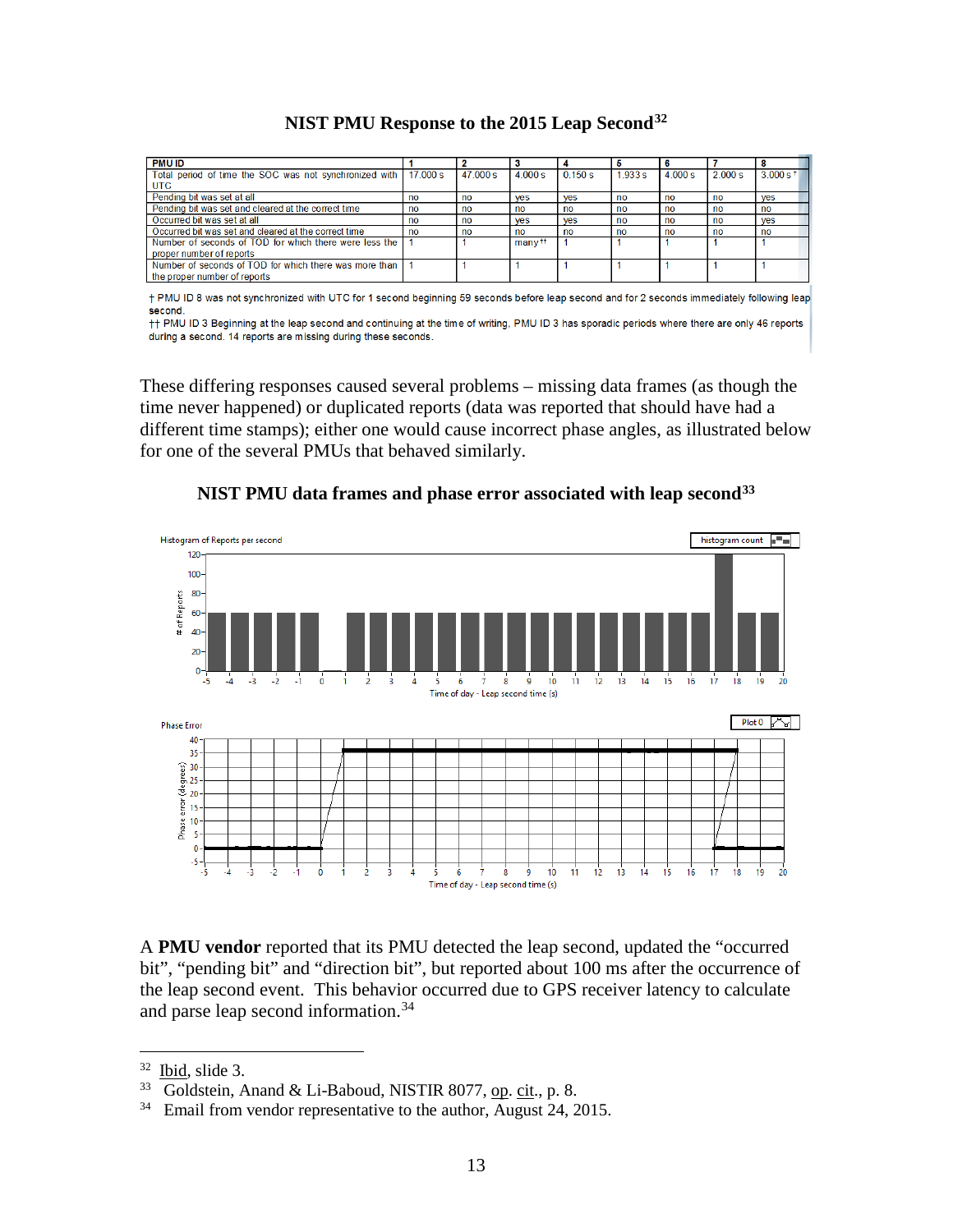### **5) Clock performance**

**Utility H** monitored its substation satellite clocks, which send IRIG-B with the IEEE 1344 extensions of the control bits. When the leap second occurred, they found that:

[T]he leap second pending bit asserted one minute before the anticipated leap second and stayed asserted the entire minute (as expected). However, the clock went from 19:59:59 EDT (with the leap second pending bit asserted) to 20:00:00 EDT (with leap second pending bit off, and the leap second bit off). No leap second occurred. Then we found the clock repeated the exact frame at 20:00:05 EDT.<sup>[35](#page-13-0)</sup>

When our clock added the leap second at 20:00:05, the leap second bit was de-asserted (binary 0), which is correct per the standard. Therefore our clocks did the leap second pending correctly, but performed the leap second (with the correct leap second bit) five seconds late.<sup>[36](#page-13-1)</sup>

One **individual** was monitoring GPS satellite clocks for both UTC plus local time IRIG-B outputs, and their 1588 power profile (IEEE C37.238) Ethernet outputs. He reported that one clock:

… [S]howed the bizarre behavior of handling the leap second correctly on its 1588 output, but ignoring the event on its IRIG-B output (repeating a second two minutes after the event). Two attempted to provide the John-Edison interpretation of the 1588's "Alternate Time Offset TLV" using PTP (c.f. UTC for the reference), and stepped the offset by 1 at the event; but failed to see the JumpSecond fields per the 1588 spec (leaving them at the values for the DST event in the autumn).<sup>[37](#page-13-2)</sup>

### **6) Conclusions and recommendations**

Members of the synchrophasor community received myriad warnings from their peers, vendors and the trade press about the impending leap second event, and most of those members took affirmative action to update PMU or clock firmware and consult with their GPS clock and PMU vendors before the event. However, many systems' PMUs, clocks and PDCs failed to perform smoothly through the leap second, failing in a diverse set of ways documented above. Many of the entities reporting did not conduct or share detailed analyses of why their system elements failed – but most users view it as the vendors'

<span id="page-13-0"></span> $35$  Email from Utility H staffer to the author, July 6, 2015. Like many other utilities, this entity uses the Time Zone Offset control bits in the IRIG-B 1344 extension, and its PMUs interpret the offset bits to get UTC from the clock.

<span id="page-13-1"></span><sup>&</sup>lt;sup>36</sup> Email from staffer with Utility H to author, July 7, 2015.

<span id="page-13-2"></span> $37$  Email from individual to Allen Goldstein (NIST), July 13, 2015.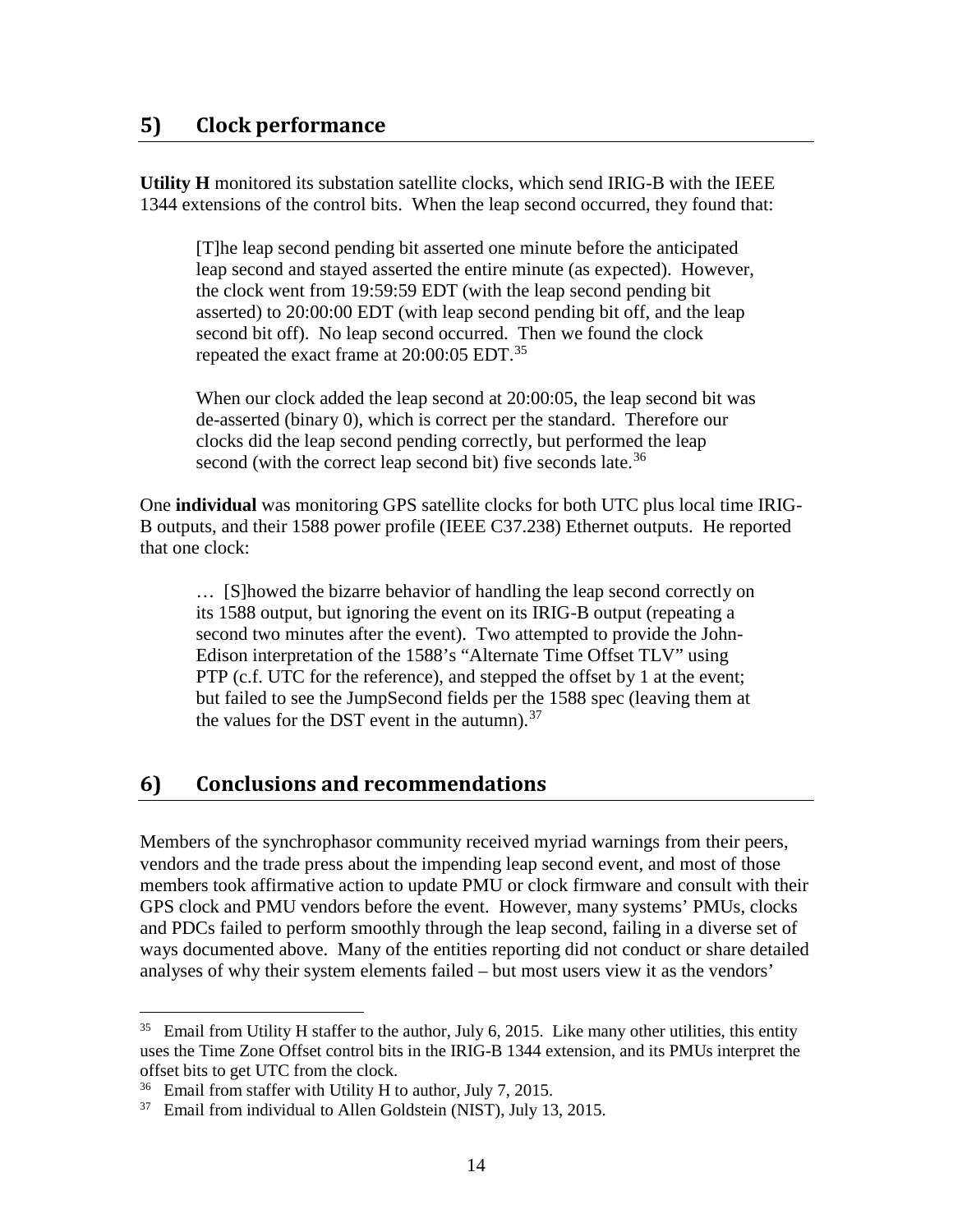responsibility to assure smooth performance in a certain and predictable event, not the users' responsibility to suffer the failure and document and analyze its cause.

The Department of Homeland Security offers some generic best practices for GPS users anticipating the upcoming leap second.<sup>[38](#page-14-0)</sup> Such guidance was available for the 2015 leap second event<sup>[39](#page-14-1)</sup> and updated guidance has been developed for the December 30, 2016 leap second. However, much of this guidance and many GPS vendors' practices are aimed toward users whose timing needs can tolerate drops or shifts of one or more seconds in length. One-second or longer timing errors are highly problematic for synchrophasor technology users and others who require timing to be accurate at resolutions of 1 ms or smaller. To that end, NASPI offers the following recommendations as we prepare for the next leap second:

- 1. Before the leap second occurs, update all satellite clocks, GPS receivers, PMUs and PDCs to the latest firmware that addresses that corrects or fixes any timing related issues. Tell your vendors how early you need any leap second firmware updates to be available.
- 2. Consider placing more of your synchrophasor system on a consistent back-up timing source, so that even if the principal timing sources mis-perform, you can fall back to a consistent alternate source. Examples include highly accurate internal holdover oscillators and network-based timing synchronization (PTP).
- 3. Test your equipment in advance using a simulated leap second event to determine whether it will execute the leap second accurately, and document any failures or glitches. Several vendors and consultants have already developed GPS simulators and leap second tests for this purpose.<sup>40</sup> An ideal testing regimen would be to start testing GPS receiver and clock performance, and then run the sequence of leap second time signals through the connected system of PMUs and PDCs to determine whether any timing or data problems issues arise.
- 4. If you find problems in the leap second simulation, report them to NASPI and the sources indicated in the DHS alert, and ask your vendors to develop effective solutions to the documented problems. Be aware that some problems may be due not to mis-performance by an individual element of your system, but rather because your system components may not inter-operate effectively under unusual circumstances such as a leap second (even though all of the individual pieces may be configured to meet IEEE C37.118).
- 5. At least a week before the leap second event is scheduled to occur, consider setting up an independent substation GPS satellite clock that is not attached to a PMU. Record and monitor the raw IRIG-B output data from this clock and use it to determine whether the clock is processing the leap second event correctly by comparing the raw data to the expected data described in the IEEE C37.118 standard. This can be used as a check on whether any PMU data problems arise

 <sup>38</sup> [https://ics-cert.us-cert.gov/Best-Practices-Leap-Second-Event-Occurring-31-December-2016.](https://ics-cert.us-cert.gov/Best-Practices-Leap-Second-Event-Occurring-31-December-2016)

<span id="page-14-1"></span><span id="page-14-0"></span> $39 \overline{Op}$ . cit.

<span id="page-14-2"></span> $40$  GPS testing and clock event simulation can be a complex process that many users don't have the time or expertise to research and conduct.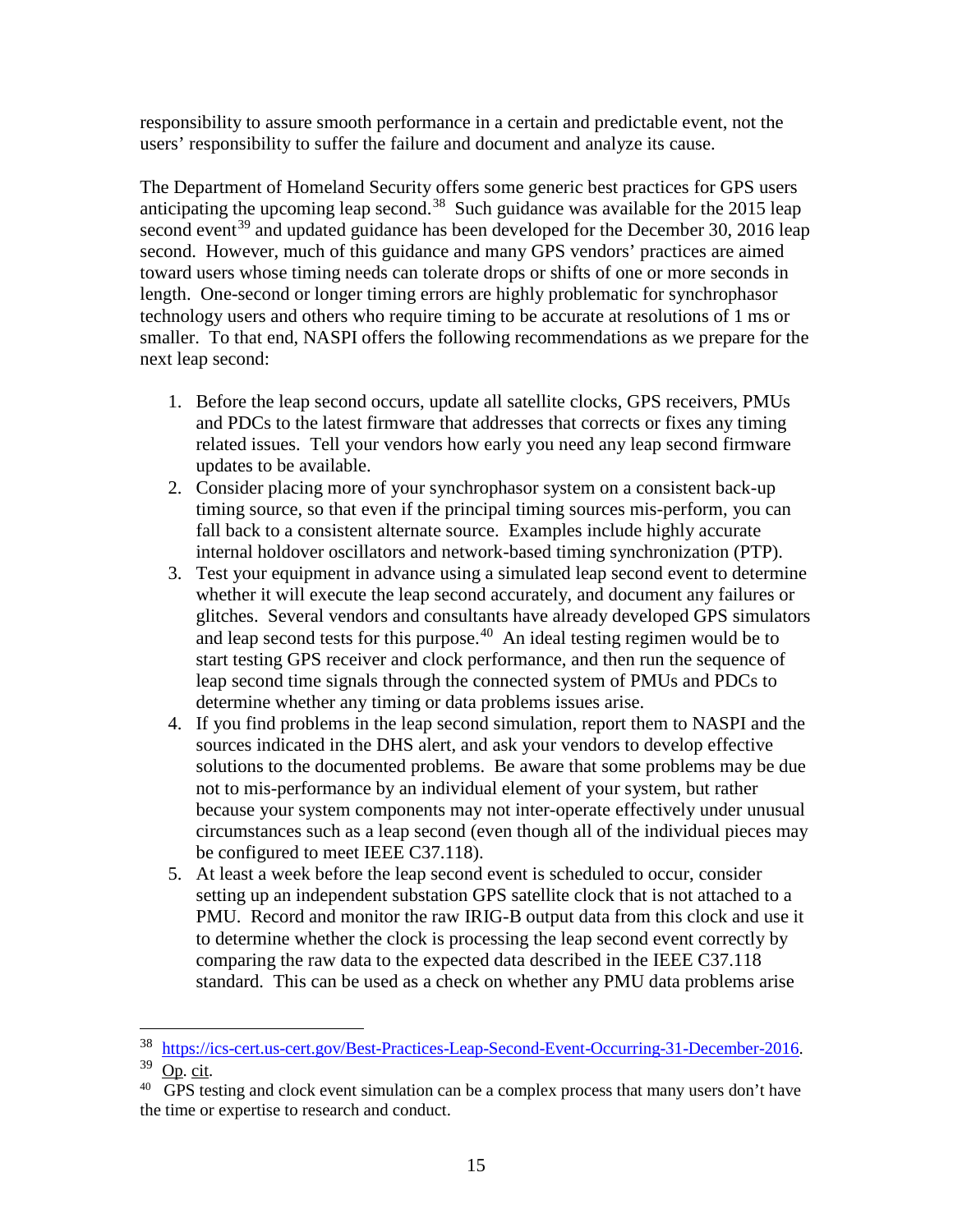due to bad time sent from the clock, or from bad time handling within the PMU or PDC.

- 6. Anticipate that despite your best preparations, parts of your synchrophasor system may mis-perform or fail when the leap second occurs (or before or after it, as documented above). Monitor your system before, through and after the leap second to identify any problematic behavior. Have the appropriate staff and internal experts on hand, including those familiar with your GPS satellite clocks, PMUs, and PDCs, and even IT staff to support servers that run PDC software and PMU applications. Warn any operations and planning staff who rely on synchrophasor applications that there may be problems around the leap second event with respect to relative voltage angles, and be prepared to reduce reliance on or have work-arounds for synchrophasor system functions until you are sure that it is performing properly after the leap second event.
- 7. If you are buying new GPS receivers, clocks, or PMUs, consider buying those which can be updated, tested and restarted remotely (subject to appropriate security provisions), to avoid the possibility that a mis-performing unit can only be fixed or restarted with a truck roll to the field site. Also look for GPS receivers/clocks that perform internal logging of its raw data and any errors it encounters.

Over the longer term, it is clear that the timing industry and its technical standards need to be updated to meet the needs of current high-resolution timing users. Standards and practices that leave any ambiguity or room for interpretation in implementation are no longer appropriate or acceptable and must be resolved immediately. These include:

- The IEEE C37.118 standard is specific about how to handle time events, but PMU- and PDC-related standards and guidelines should be reviewed to be sure that there are no gaps or ambiguities in the relevant language and requirements.
- Technical standards for timing devices such as satellite clocks and timing protocols such as IRIG-B should be updated to be consistent with the other standards above, to assure smooth and consistent handling of anomalous timing events.
- IEEE and NIST should develop better laboratory testing procedures for both device handling of leap seconds and other timing events and interoperability between related time-using devices.
- IEEE C37.118 certification tests for PMUs, PDCs and satellite clocks should include timing event performance tests, including leap second events, daylight savings events, and year roll-over events.
- Users in the synchrophasor and other industries should hold their vendors to very high performance expectations with respect to performance during leap second and other anomalous timing events.
- Vendor upgrades and firmware updates should explain explicitly how they are handling a leap second event, and release notes for each upgrade should indicate what is being fixed and how.
- Reliability standards issued by the North American Electric Reliability Corporation pertaining to time-stamping and timing adjustments should be